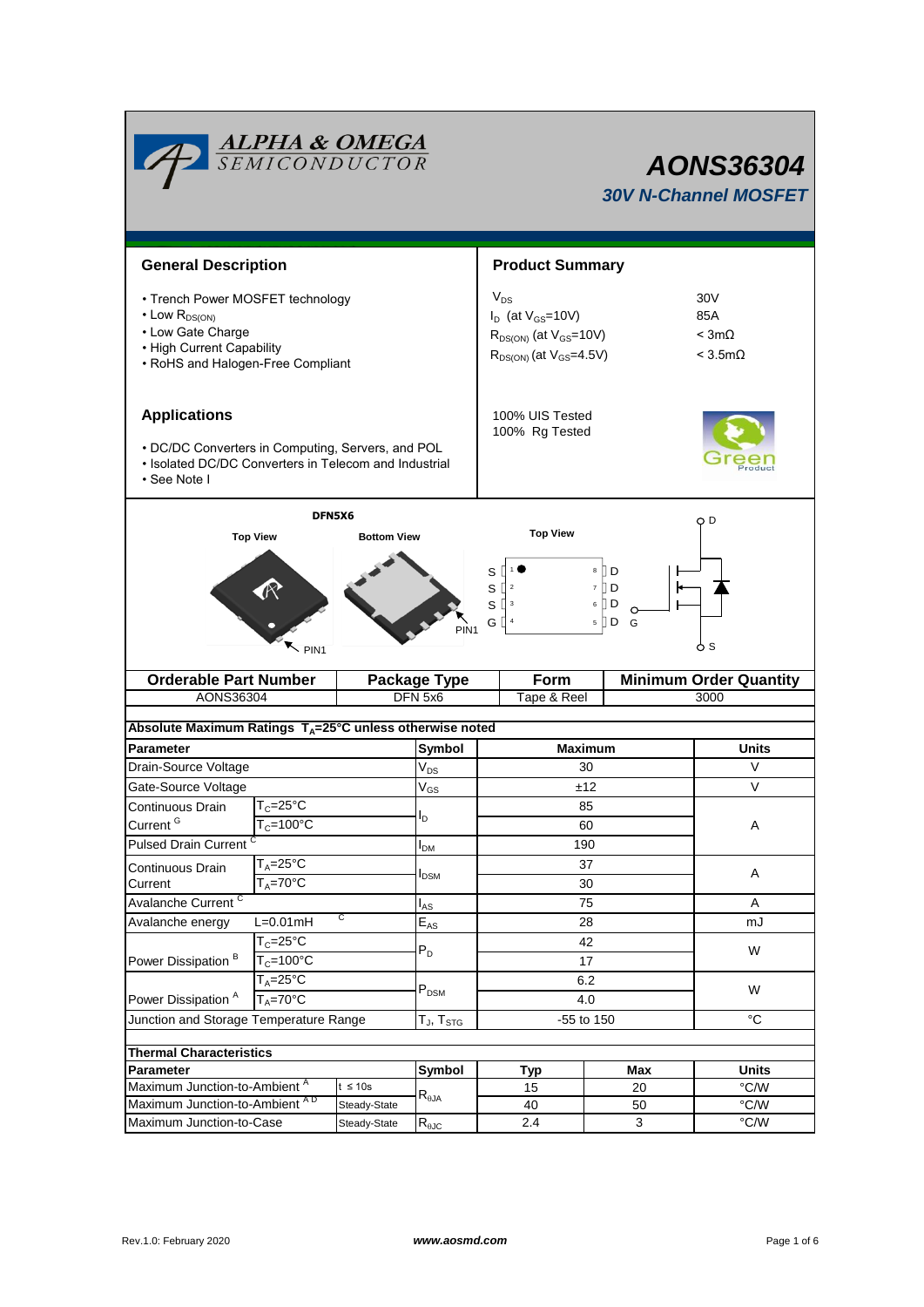

#### **Electrical Characteristics (TJ=25°C unless otherwise noted)**

| <b>Symbol</b>                          | Parameter                                          | <b>Conditions</b>                                                    | Min                | Typ  | <b>Max</b> | <b>Units</b> |           |  |  |  |  |  |
|----------------------------------------|----------------------------------------------------|----------------------------------------------------------------------|--------------------|------|------------|--------------|-----------|--|--|--|--|--|
| <b>STATIC PARAMETERS</b>               |                                                    |                                                                      |                    |      |            |              |           |  |  |  |  |  |
| <b>BV<sub>DSS</sub></b>                | Drain-Source Breakdown Voltage                     | $I_D = 250 \mu A$ , $V_{GS} = 0V$                                    |                    | 30   |            |              | $\vee$    |  |  |  |  |  |
| $I_{DSS}$                              | Zero Gate Voltage Drain Current                    | $V_{DS}$ =30V, $V_{GS}$ =0V<br>$T_i = 55^{\circ}C$                   |                    |      |            | 1            | μA        |  |  |  |  |  |
|                                        |                                                    |                                                                      |                    |      |            | 5            |           |  |  |  |  |  |
| $I_{GSS}$                              | Gate-Body leakage current                          | $V_{DS} = 0V$ , $V_{GS} = \pm 12V$                                   |                    |      |            | ±100         | nA        |  |  |  |  |  |
| $V_{GS(th)}$                           | Gate Threshold Voltage                             | $V_{DS} = V_{GS}$ , $I_D = 250 \mu A$                                |                    | 1.1  | 1.5        | 1.9          | $\vee$    |  |  |  |  |  |
| $R_{DS(ON)}$                           |                                                    | $V_{GS}$ =10V, $I_{D}$ =20A                                          |                    |      | 2.5        | 3.0          | $m\Omega$ |  |  |  |  |  |
|                                        | Static Drain-Source On-Resistance                  |                                                                      | $T_{\rm J}$ =125°C |      | 3.3        | 4.0          |           |  |  |  |  |  |
|                                        |                                                    | $V_{GS}$ =4.5V, $I_D$ =20A                                           |                    | 2.8  | 3.5        | $m\Omega$    |           |  |  |  |  |  |
| $g_{FS}$                               | <b>Forward Transconductance</b>                    | $V_{DS}$ =5V, $I_D$ =20A                                             |                    | 140  |            | S            |           |  |  |  |  |  |
| $V_{SD}$                               | Diode Forward Voltage                              | $I_S = 1A$ , $V_{GS} = 0V$                                           |                    | 0.7  | 1          | V            |           |  |  |  |  |  |
| $I_{\rm S}$                            | Maximum Body-Diode Continuous Current <sup>G</sup> |                                                                      |                    | 50   | A          |              |           |  |  |  |  |  |
| <b>DYNAMIC PARAMETERS</b>              |                                                    |                                                                      |                    |      |            |              |           |  |  |  |  |  |
| $C_{\text{iss}}$                       | Input Capacitance                                  |                                                                      |                    |      | 2430       |              | pF        |  |  |  |  |  |
| $C_{\rm oss}$                          | <b>Output Capacitance</b>                          | $V_{GS}$ =0V, $V_{DS}$ =15V, f=1MHz                                  |                    | 460  |            | pF           |           |  |  |  |  |  |
| $C_{\text{rss}}$                       | Reverse Transfer Capacitance                       |                                                                      |                    | 75   |            | pF           |           |  |  |  |  |  |
| $R_{q}$                                | Gate resistance                                    | $f = 1$ MHz                                                          |                    | 0.7  | 1.4        | 2.1          | Ω         |  |  |  |  |  |
|                                        | <b>SWITCHING PARAMETERS</b>                        |                                                                      |                    |      |            |              |           |  |  |  |  |  |
| $Q_q(10V)$                             | <b>Total Gate Charge</b>                           | $V_{\text{GS}} = 10V$ , $V_{\text{DS}} = 15V$ , $I_{\text{D}} = 20A$ |                    |      | 40         | 60           | nC        |  |  |  |  |  |
| $Q_g(4.5V)$                            | <b>Total Gate Charge</b>                           |                                                                      |                    |      | 18.5       | 28           | nC        |  |  |  |  |  |
| $Q_{gs}$                               | Gate Source Charge                                 |                                                                      |                    |      | 5.8        |              | nC        |  |  |  |  |  |
| $\mathsf{Q}_{\underline{\mathsf{gd}}}$ | Gate Drain Charge                                  |                                                                      |                    | 6.5  |            | nC           |           |  |  |  |  |  |
| $t_{D(0n)}$                            | Turn-On DelayTime                                  |                                                                      |                    |      | 8.5        |              | ns        |  |  |  |  |  |
| $t_r$                                  | Turn-On Rise Time                                  | $V_{GS}$ =10V, $V_{DS}$ =15V, R <sub>1</sub> =0.75 $\Omega$ ,        |                    |      | 3.5        |              | ns        |  |  |  |  |  |
| $t_{D(off)}$                           | Turn-Off DelayTime                                 | $R_{\text{GEN}} = 3\Omega$                                           |                    | 36.5 |            | ns           |           |  |  |  |  |  |
| $\mathsf{t}_{\mathsf{f}}$              | Turn-Off Fall Time                                 |                                                                      |                    | 4.5  |            | ns           |           |  |  |  |  |  |
| $t_{rr}$                               | Body Diode Reverse Recovery Time                   | $I_F = 20A$ , di/dt=500A/ $\mu$ s                                    |                    |      | 13         |              | ns        |  |  |  |  |  |
| $Q_{rr}$                               | Body Diode Reverse Recovery Charge                 | $I_F = 20A$ , di/dt=500A/us                                          |                    |      | 29         |              | nC        |  |  |  |  |  |

A. The value of R<sub>BJA</sub> is measured with the device mounted on 1in<sup>2</sup> FR-4 board with 2oz. Copper, in a still air environment with T<sub>A</sub> =25° C. The Power dissipation P<sub>DSM</sub> is based on R <sub>6JA</sub> t≤ 10s and the maximum allowed junction temperature of 150°C. The value in any given application depends on the user's specific board design.

B. The power dissipation P<sub>D</sub> is based on T<sub>J(MAX)</sub>=150°C, using junction-to-case thermal resistance, and is more useful in setting the upper dissipation limit for cases where additional heatsinking is used.

C. Single pulse width limited by junction temperature  $T_{J(MAX)}$ =150° C.

D. The R<sub>6JA</sub> is the sum of the thermal impedance from junction to case R<sub>6JC</sub> and case to ambient.<br>E. The static characteristics in Figures 1 to 6 are obtained using <300µs pulses, duty cycle 0.5% max.

F. These curves are based on the junction-to-case thermal impedance which is measured with the device mounted to a large heatsink, assuming a maximum junction temperature of  $T_{J(MAX)}$ =150°C. The SOA curve provides a single pulse rating.

G. The maximum current rating is package limited.

H. These tests are performed with the device mounted on 1 in<sup>2</sup> FR-4 board with 2oz. Copper, in a still air environment with  $T_A=25^\circ$  C.

I. For application requiring slow >1ms turn-on/turn-off, please consult AOS FAE for proper product selection.

APPLICATIONS OR USE AS CRITICAL COMPONENTS IN LIFE SUPPORT DEVICES OR SYSTEMS ARE NOT AUTHORIZED. AOS DOES NOT ASSUME ANY LIABILITY ARISING OUT OF SUCH APPLICATIONS OR USES OF ITS PRODUCTS. AOS RESERVES THE RIGHT TO IMPROVE PRODUCT DESIGN,FUNCTIONS AND RELIABILITY WITHOUT NOTICE.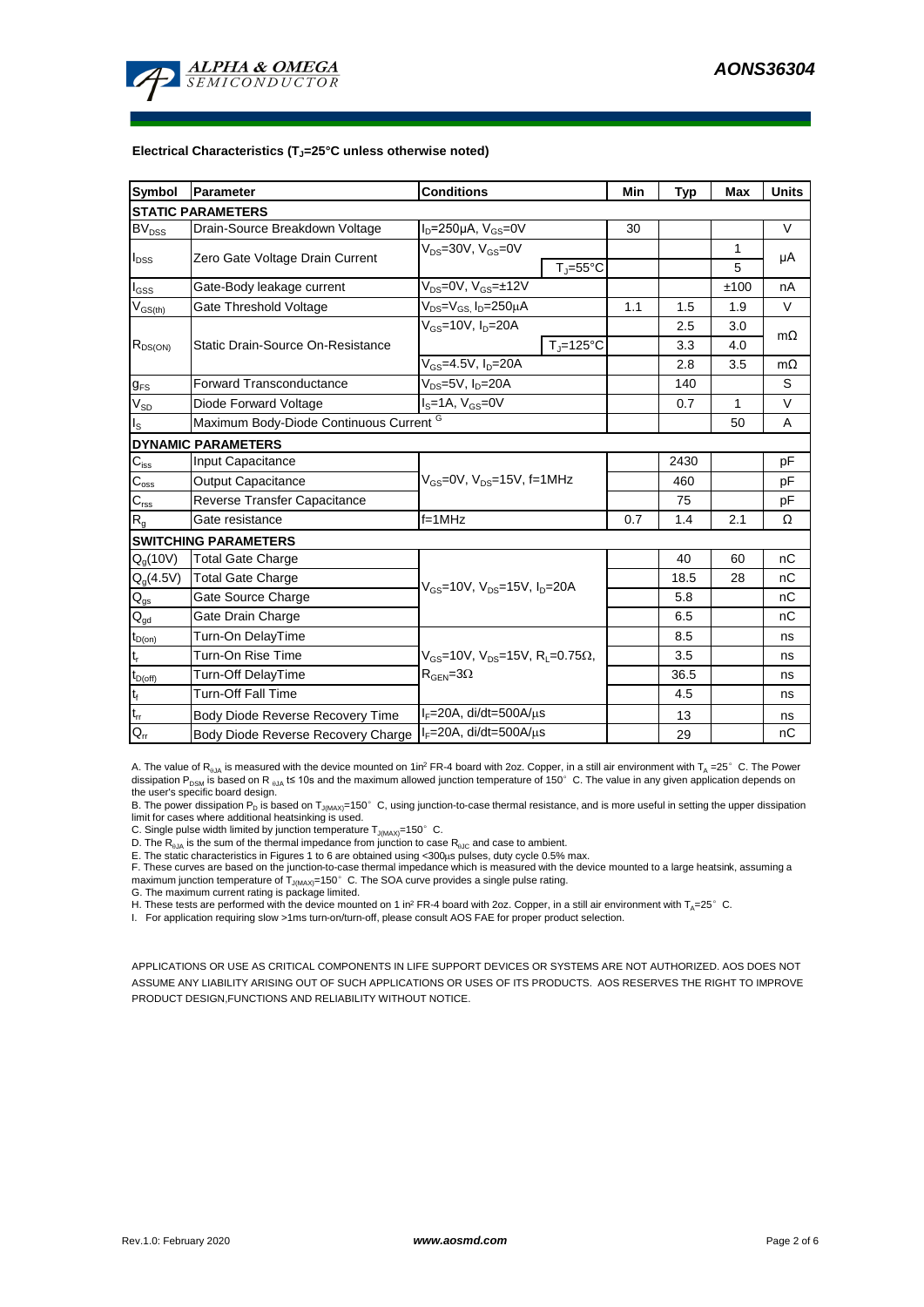

# **TYPICAL ELECTRICAL AND THERMAL CHARACTERISTICS**

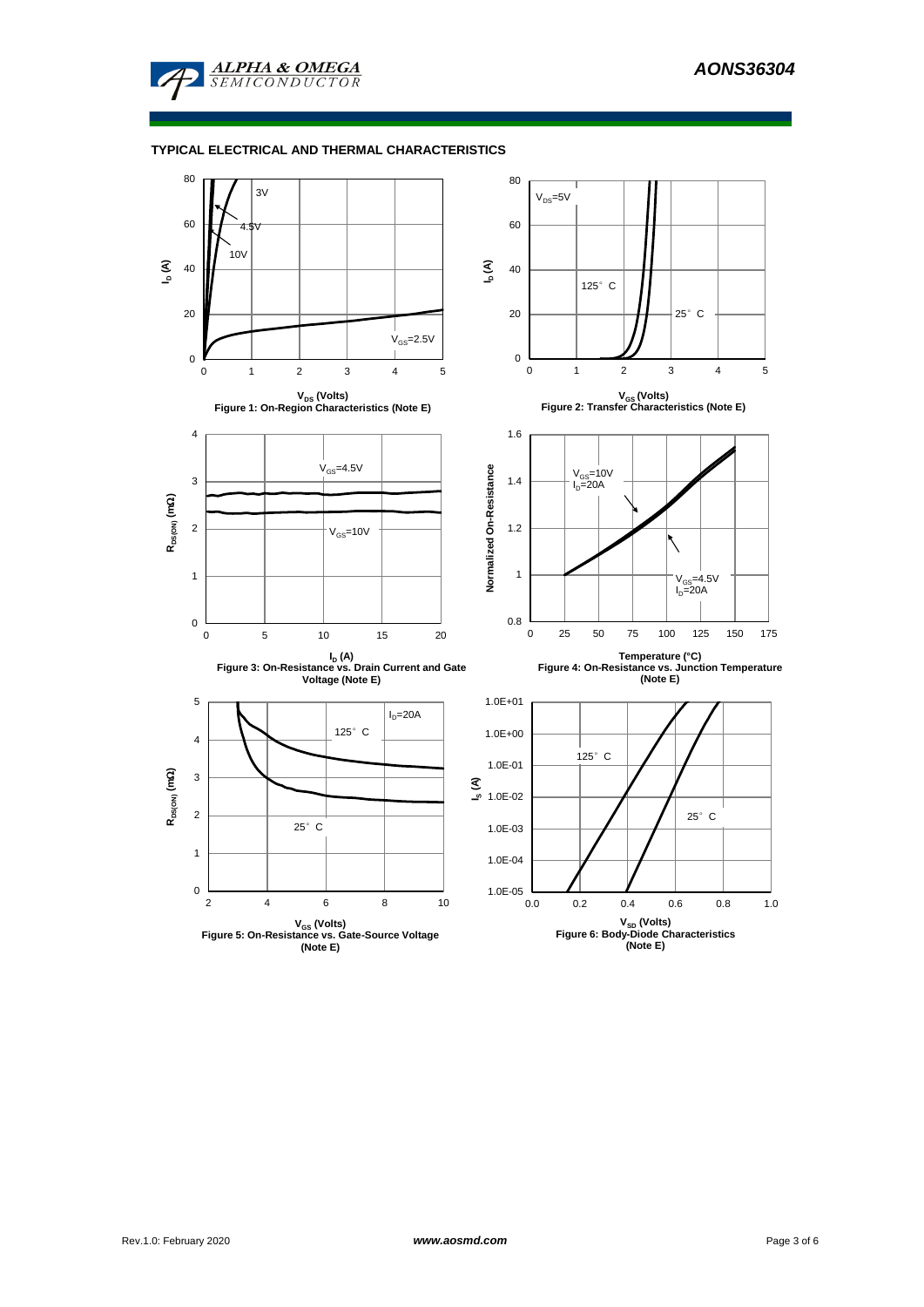

#### **TYPICAL ELECTRICAL AND THERMAL CHARACTERISTICS**

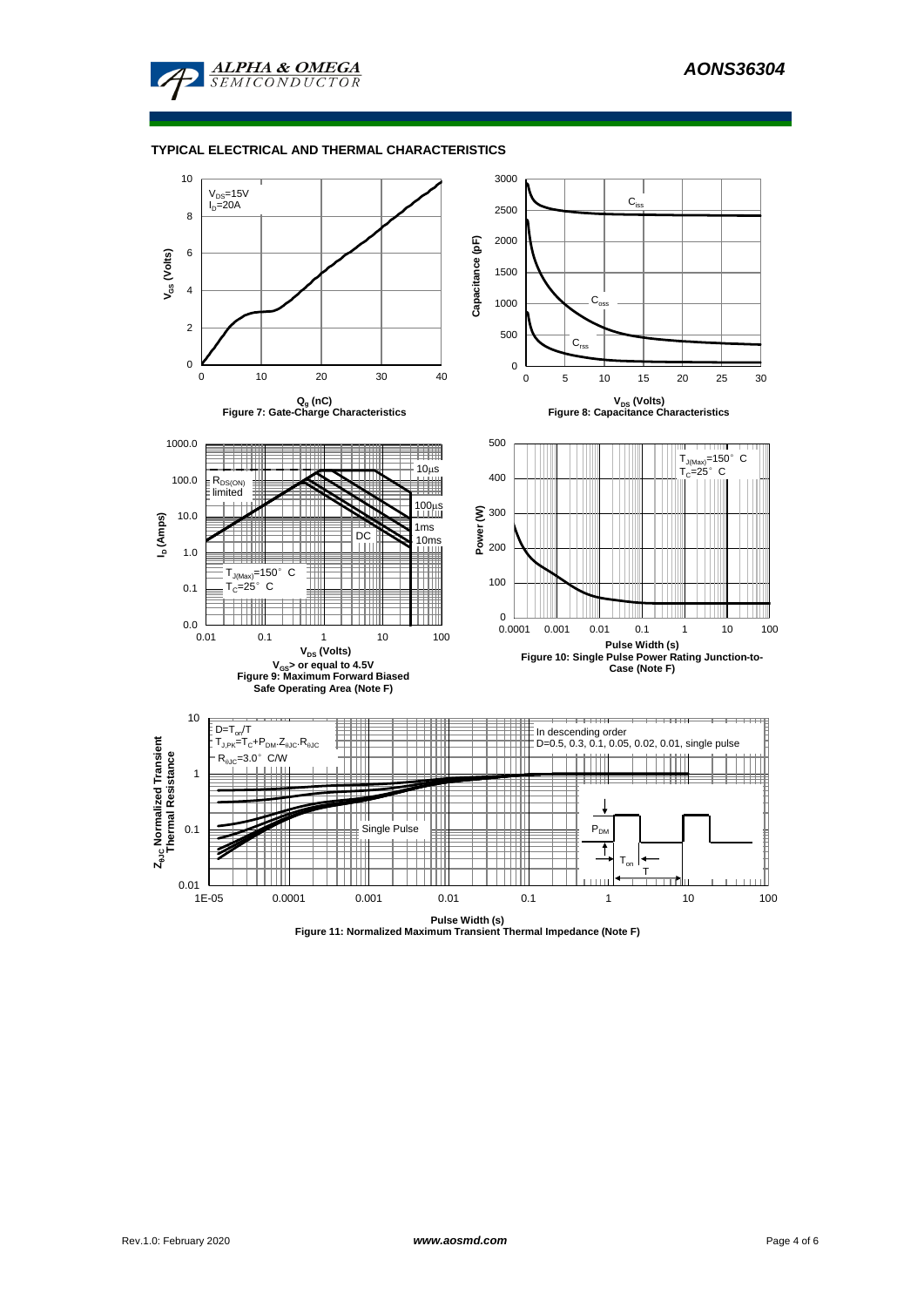

# **TYPICAL ELECTRICAL AND THERMAL CHARACTERISTICS**



**Pulse Width (s) Figure 14: Single Pulse Power Rating Junction-to-Ambient (Note H)**



**Pulse Width (s) Figure 15: Normalized Maximum Transient Thermal Impedance (Note H)**